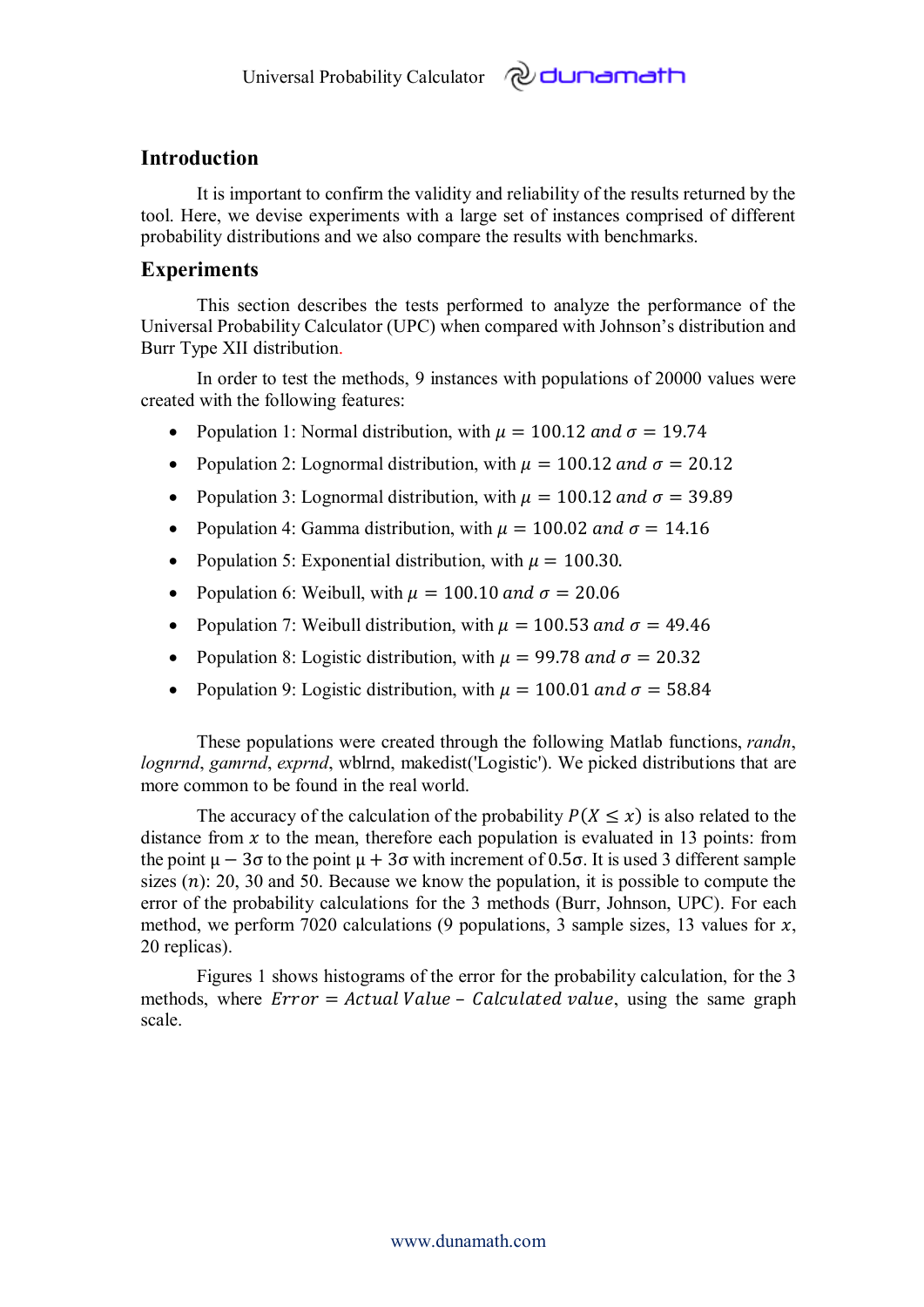

Figure 1: histograms of the error

In figure 1, the red line in each histogram represents a normal distribution with the same mean and standard deviation of the computed error, it helps to analyze how different the distribution is from a normal distribution. We see all histograms seem to be symmetric and centered close to the point zero indicating low skewness. We also see that the histograms have higher frequencies in the middle, indicating high kurtosis. Another observation is that the frequency close to the point zero is higher in UPC than the others, indicating that UPC presented more calculations with error zero than the other methods. Finally, it is seen that the UPC histogram is narrower than the others indicating a smaller variance.

We now focus on the absolute error to analyze the methods. Figure 2 has the same design of Figure 1, now measuring the absolute errors.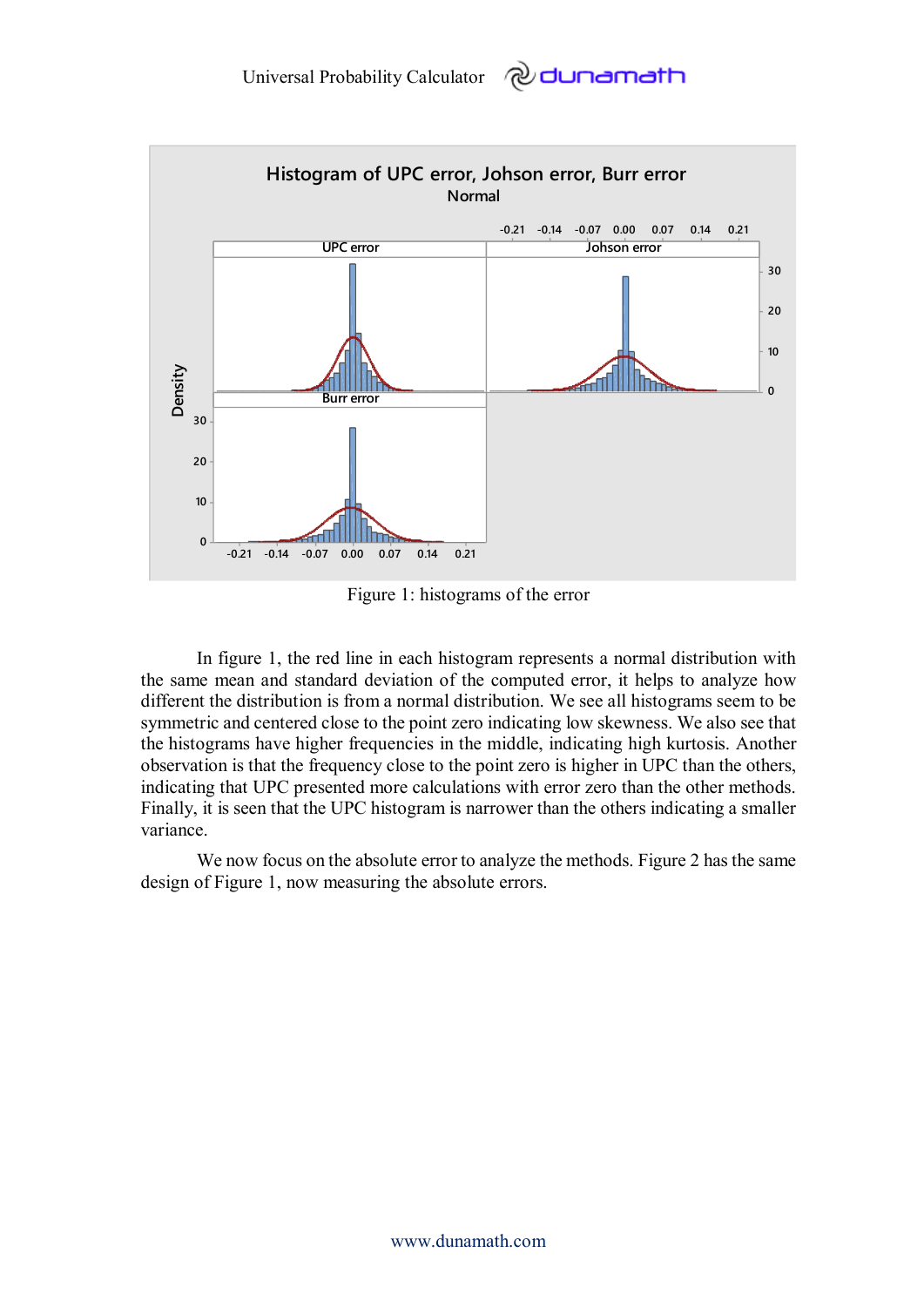

Figure 2: histograms of the absolute error

In Figure 2, we see that most of the errors are close to zero. The UPC errors are little bit more concentrated to left and its tale is shorter than the others. This indicates a smaller average and variance, which leads to Table 1. In this table we have the mean of the error, the max error among all 7020 calculations and the  $95<sup>th</sup>$  percentile. It is seen that all metrics for UPC outperforms the others, and similar results for Johnson and Burr.

| Table 1: absolute errors |                      |        |              |  |  |
|--------------------------|----------------------|--------|--------------|--|--|
| Method                   | Mean Error Max Error |        | – 95th Error |  |  |
| <b>UPC</b>               | $1.96\%$             | 21.26% | 6.38%        |  |  |
| Johnson                  | $2.97\%$             | 24.34% | $10.66\%$    |  |  |
| Burr                     | 2.95%                | 24.79% | 10.70%       |  |  |

Table 1: absolute errors

We complement this analysis checking if there is statistical difference for the mean of the hypervolume among the three methods. We initially considered to perform a pairwise t-test but because the normality test rejected the hypothesis of normal distribution for the difference of the pairs, we apply Wilcoxon signed rank test (which focus on the medians), with 95% confidence level ( $\alpha$ =0.05), testing for no difference in the null hypothesis. The results for the statistical analysis are showed in Table 2 and Figure 3.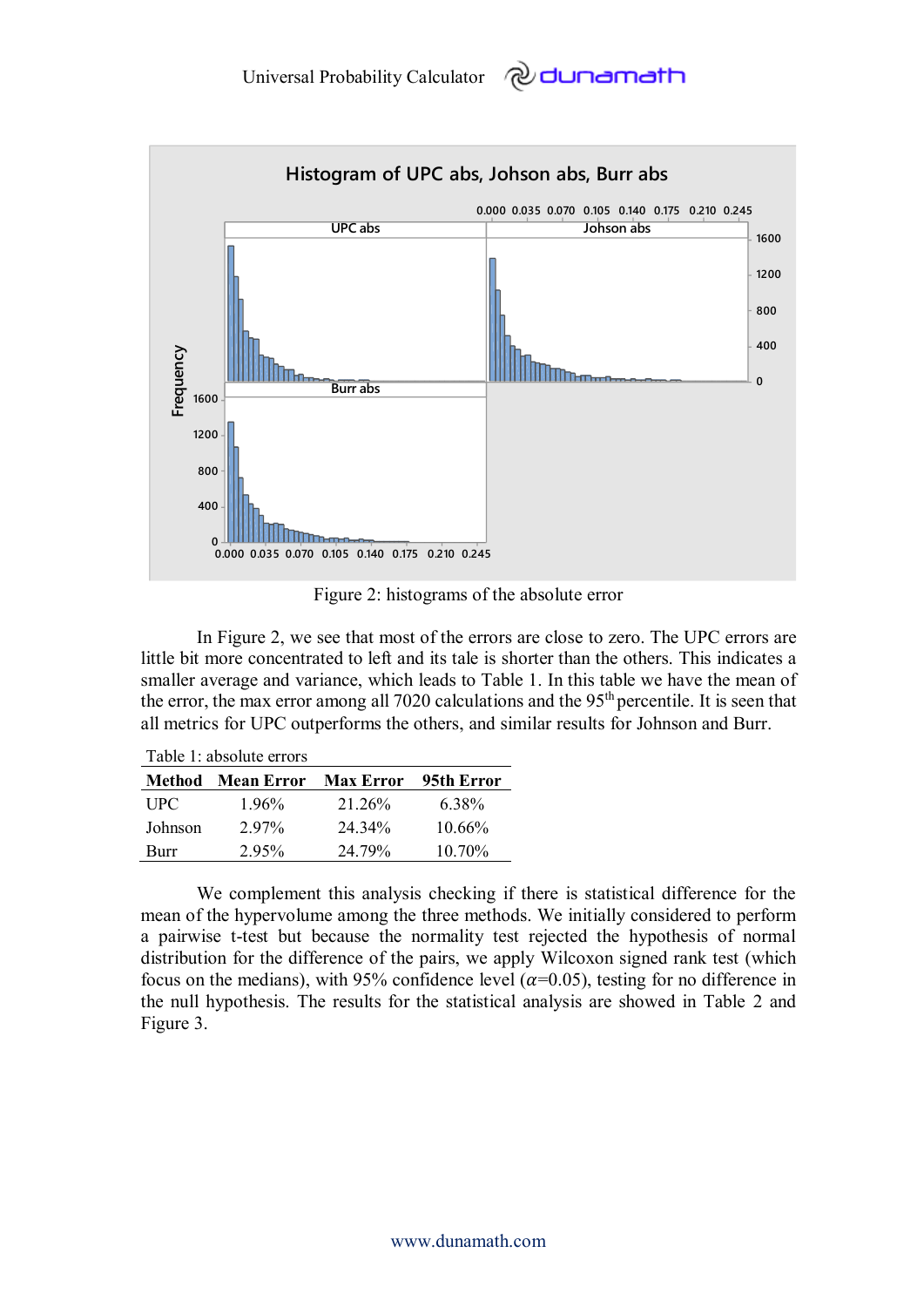| Tuble 2. Whenen bighed Ruim Comp. millet van |                  |                        |                            |              |  |
|----------------------------------------------|------------------|------------------------|----------------------------|--------------|--|
| <b>Scenario</b>                              | <b>Estimated</b> | Achieved<br>Confidence | <b>Confidence Interval</b> |              |  |
|                                              | <b>Median</b>    |                        | Lower                      | <b>Upper</b> |  |
| UPC-Johson                                   | $-0.00497$       | 95%                    | $-0.00548$                 | $-0.00449$   |  |
| <b>UPC-Burr</b>                              | $-0.00462$       | 95%                    | $-0.00514$                 | $-0.00413$   |  |
| Johson-Burr                                  | 0.00009          | 95%                    | 0.00001                    | 0.00019      |  |

Table 2: Wilcoxon Signed Rank Conf. Interval

In Table 2, we see the Estimated Median of the difference of the values from the 2 methods of the respective pair. Note that if the difference is negative, the first method of the pair presents smaller values for the error than the second method. For the 3 pairs, the confidence intervals of the differences do not have zero, therefore we can reject the null hypothesis of no difference and assume there is statistical difference for the medians of all pairs. We see this difference is higher for UPC-Johson and UPC-Burr, and smaller for Johson-Burr.



Figure 3: interval plot for the means

In Figure 3 we have the interval plot for the means. It is very clear the difference in the mean when comparing UPC with Johson and Burr, reinforcing that the UPC presented smaller errors than Burr and Johson.